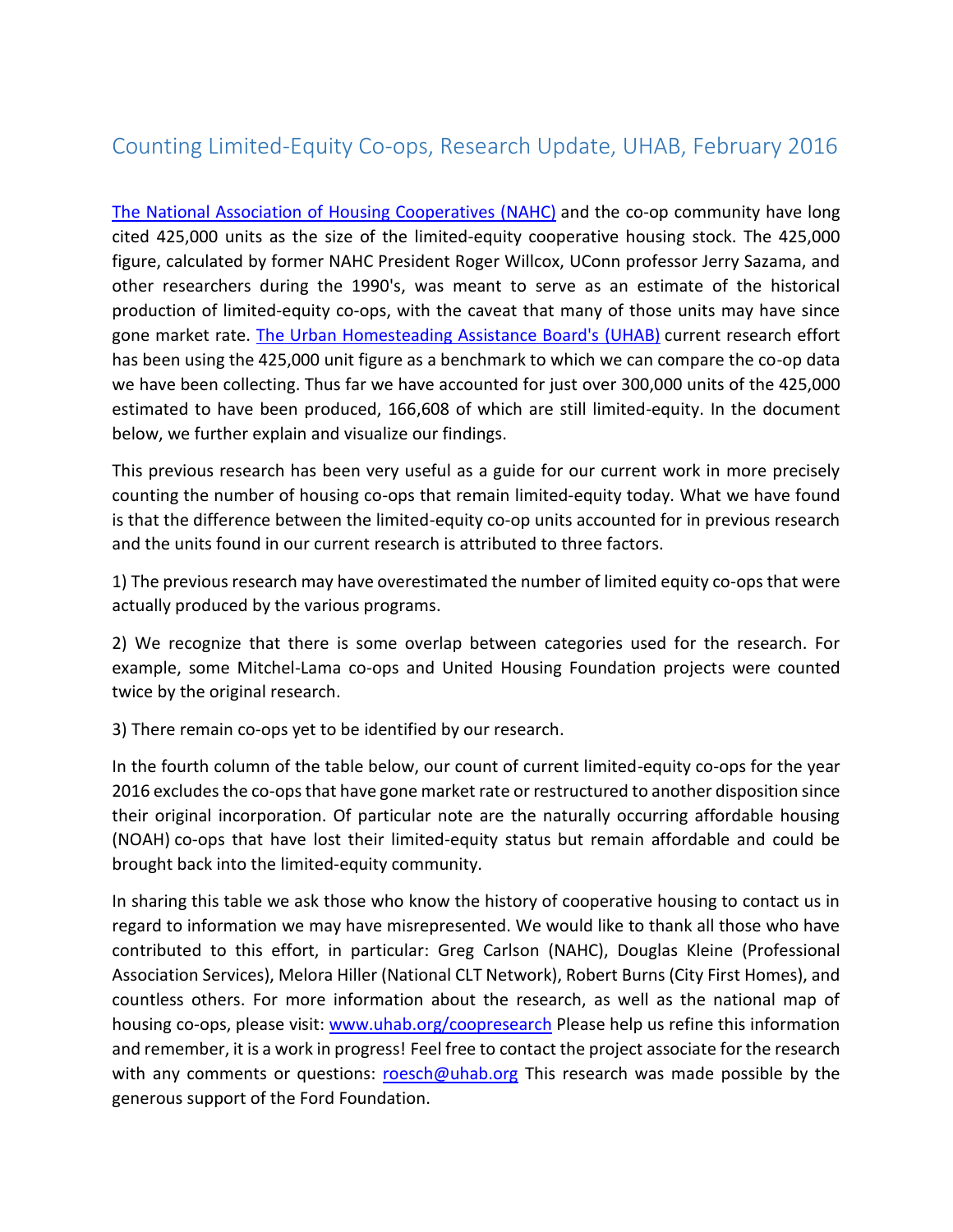## Units of Limited Equity Housing Cooperatives Produced and Remaining



Data contributed by:

Northern California Land Trust, California Center for Cooperative Development, San Francisco Community Land Trust, Bay Area Community Land Trust, Chicago Community Loan Fund, New Community Vision, Coalition for Nonprofit Housing and Community Development, NYC's Department of Housing Preservation and Development, Urban Homesteading Assistance Board, US Department of Housing and Urban Development, Midwest Association of Housing Cooperatives, National Association of Housing Cooperatives, NYU Furman Center, Northcountry Cooperative Development Fund, NASCO, Association of Resident Controlled Housing, Faith Asset Management, Champlain Housing Trust, Co-Opportunity, City of Cambridge, Philadelphia Area Cooperative Alliance, Potomac Association of Housing Cooperatives, Drew University, University of Wisconsin, United Housing Foundation, Coordinating Council of Cooperatives, ROCUSA, The Federation of New York Housing Cooperatives and Condos.